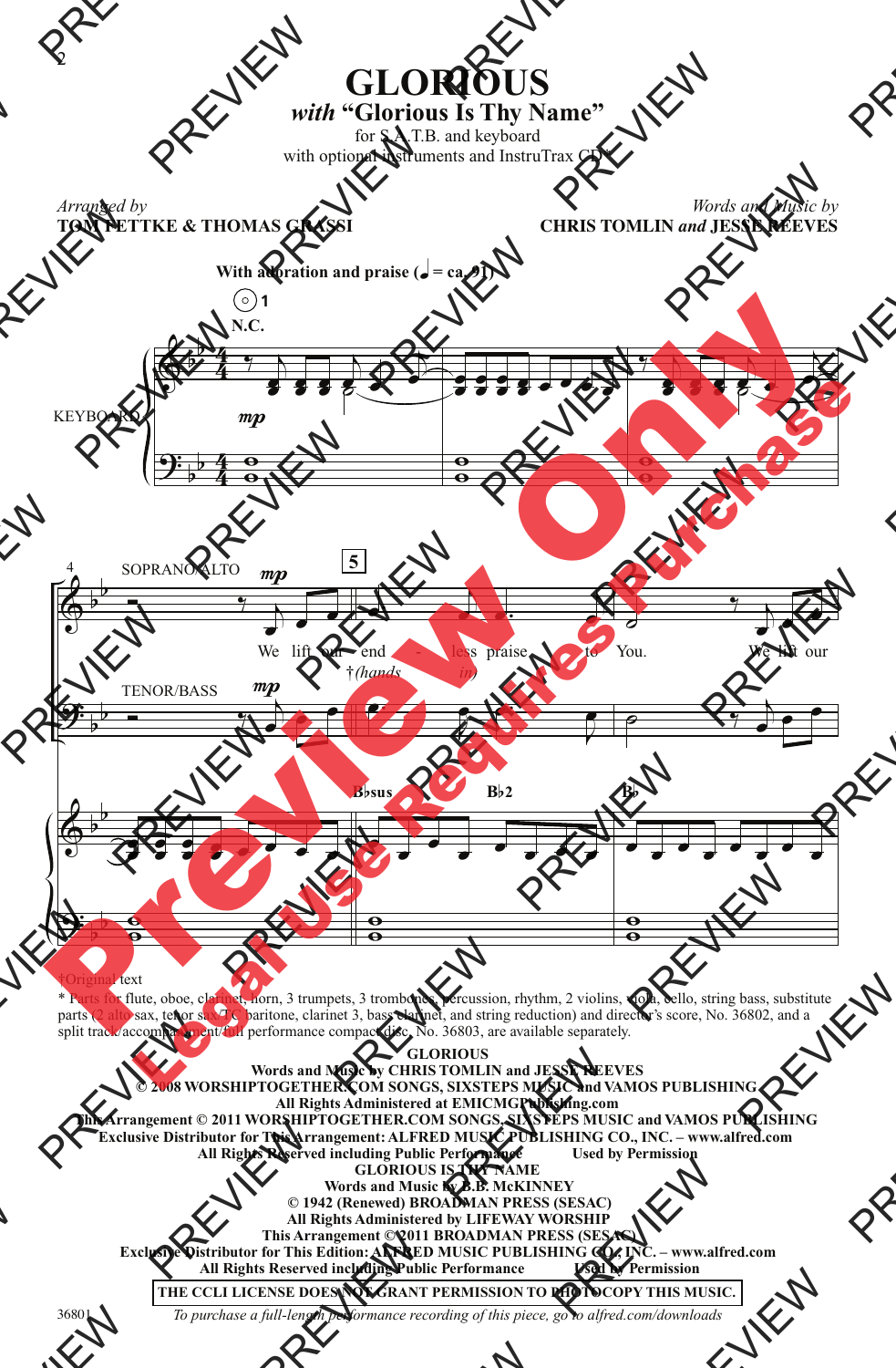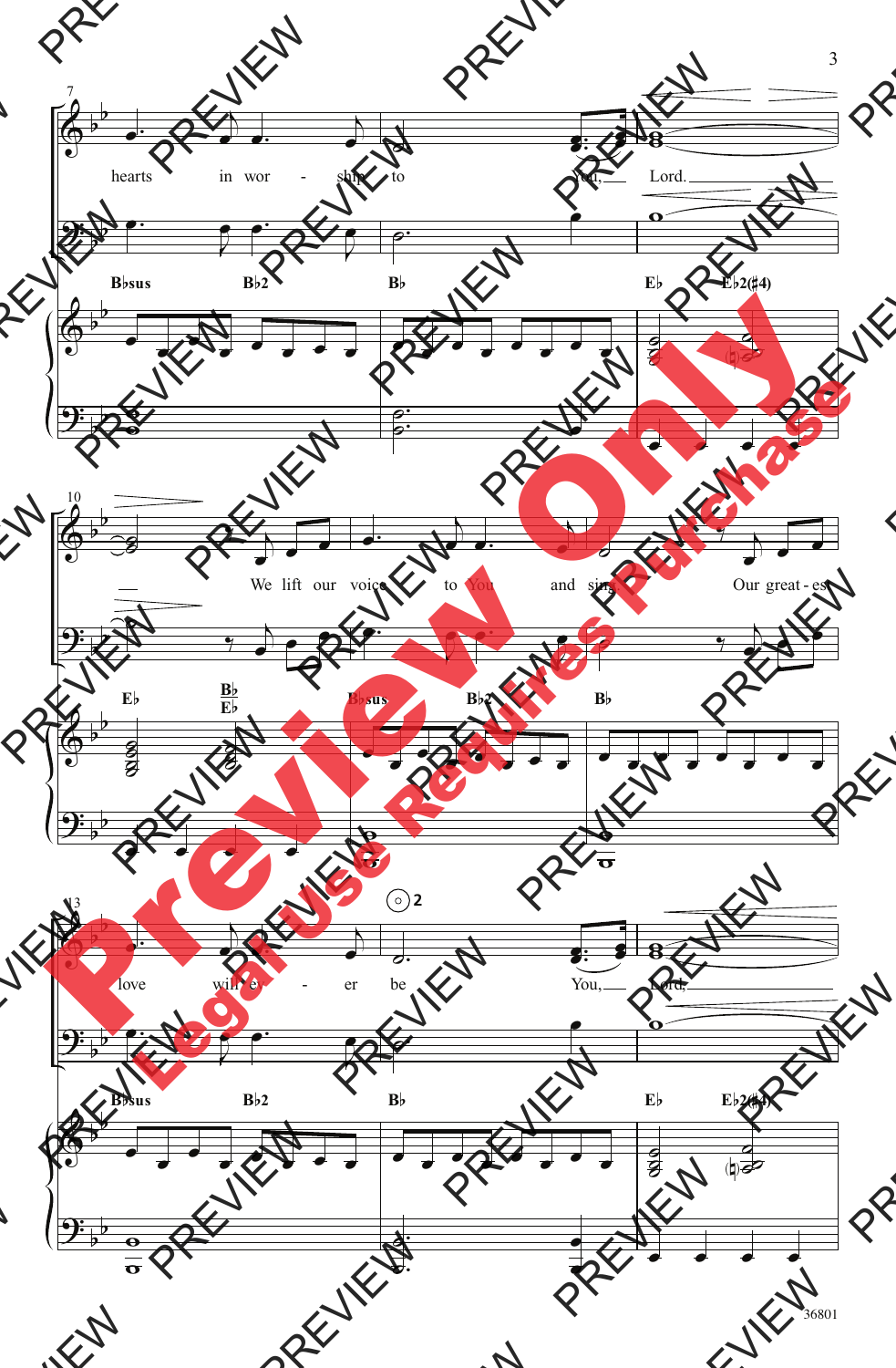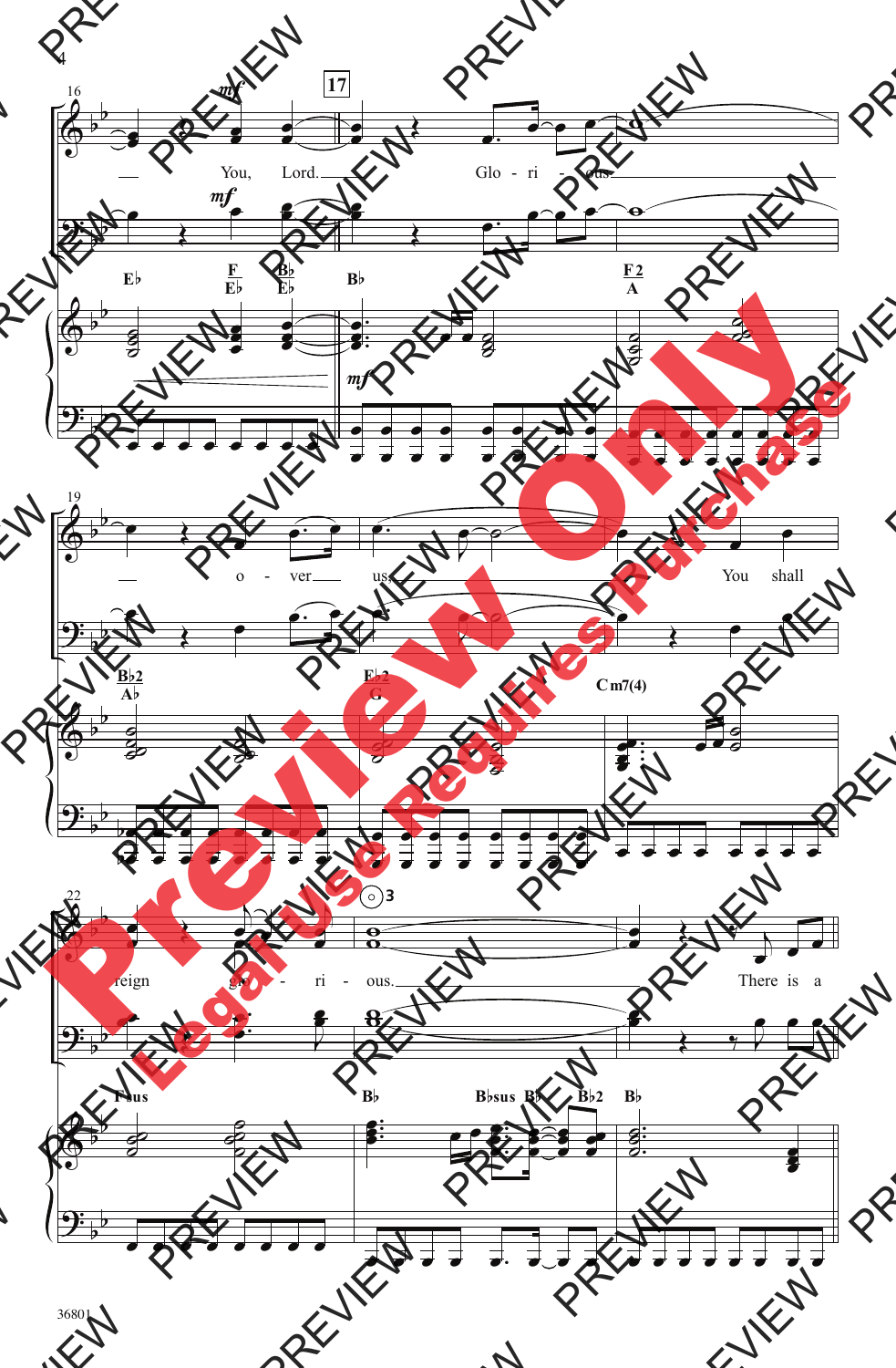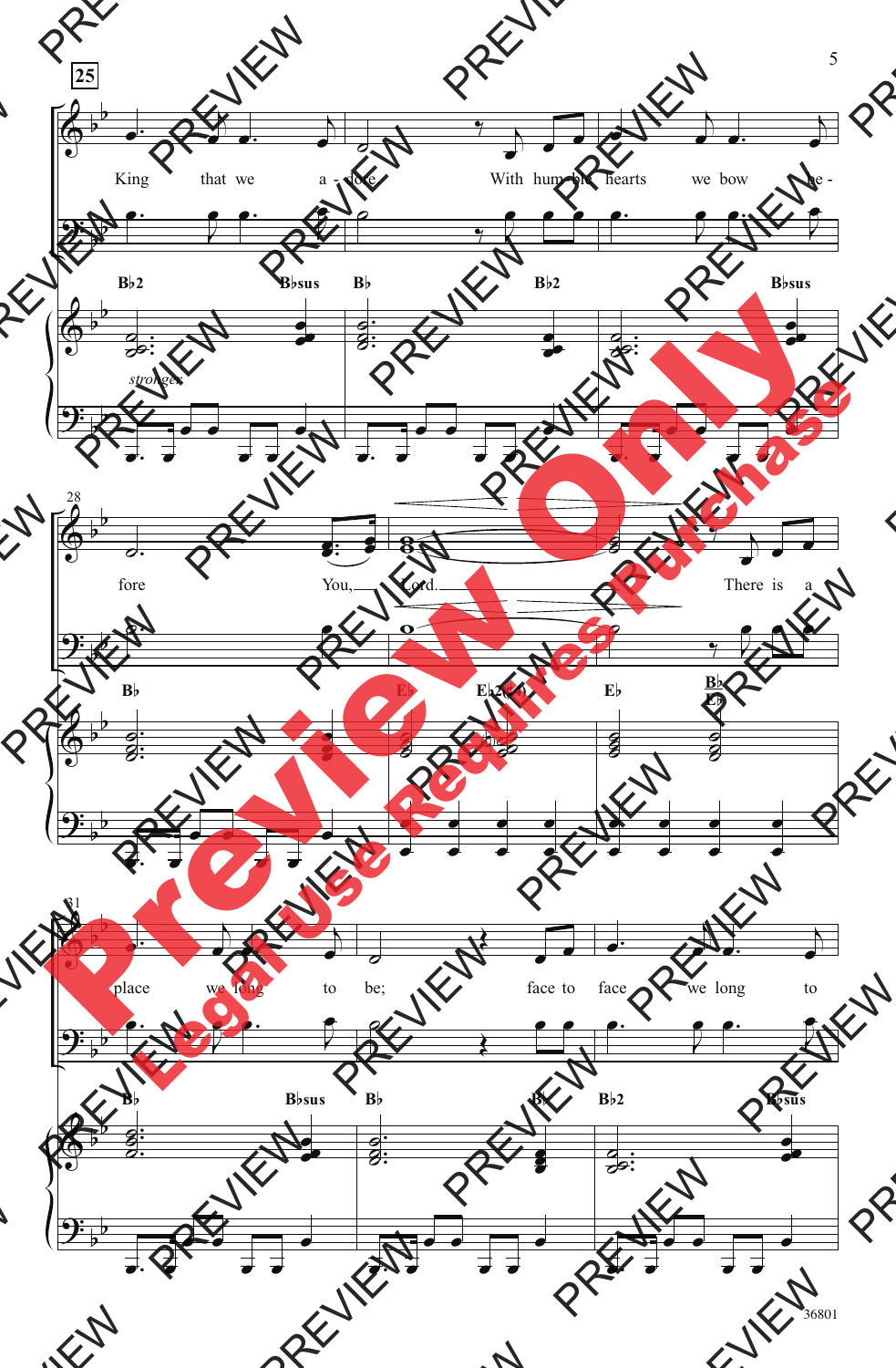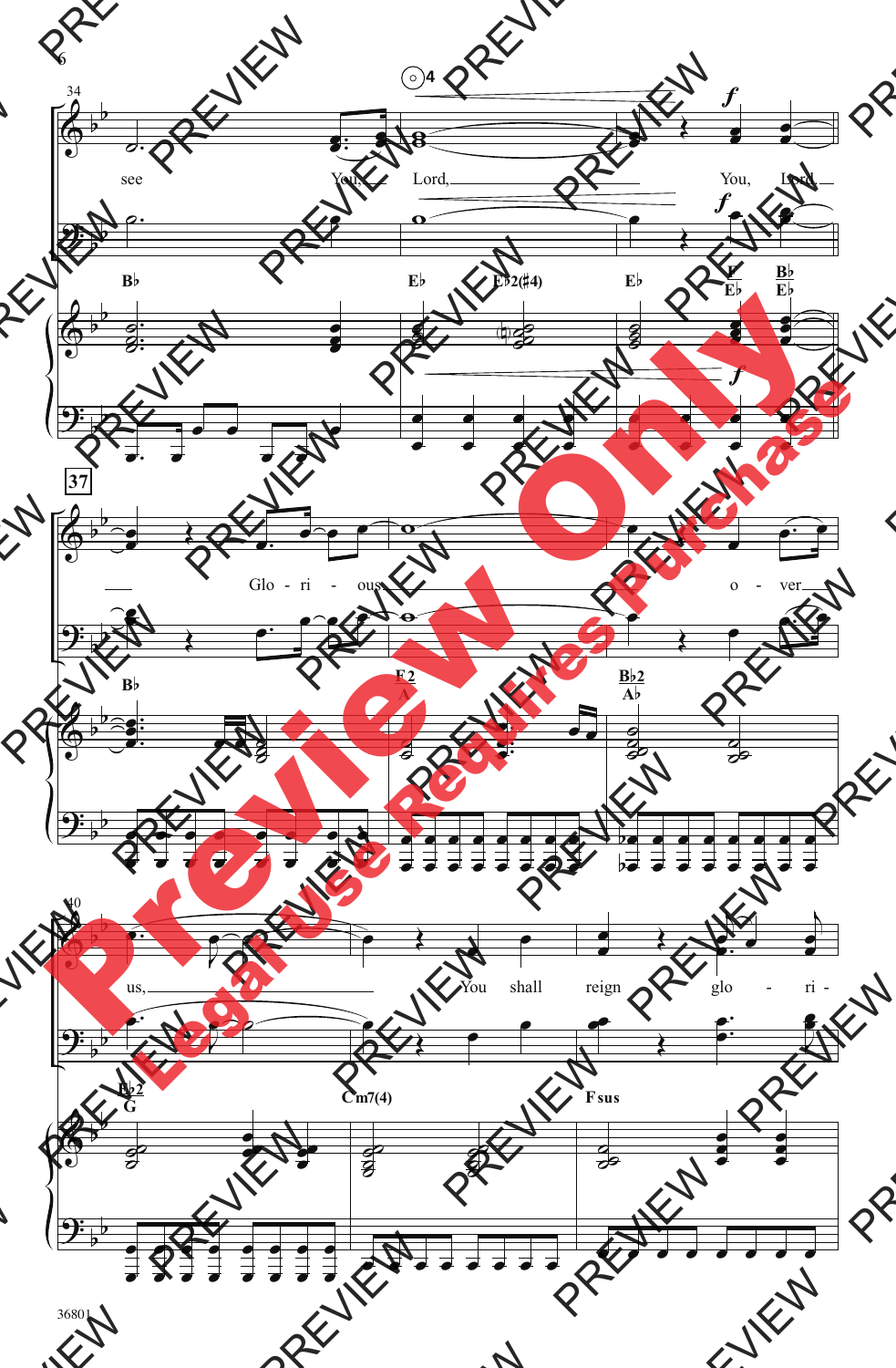

 $\overline{7}$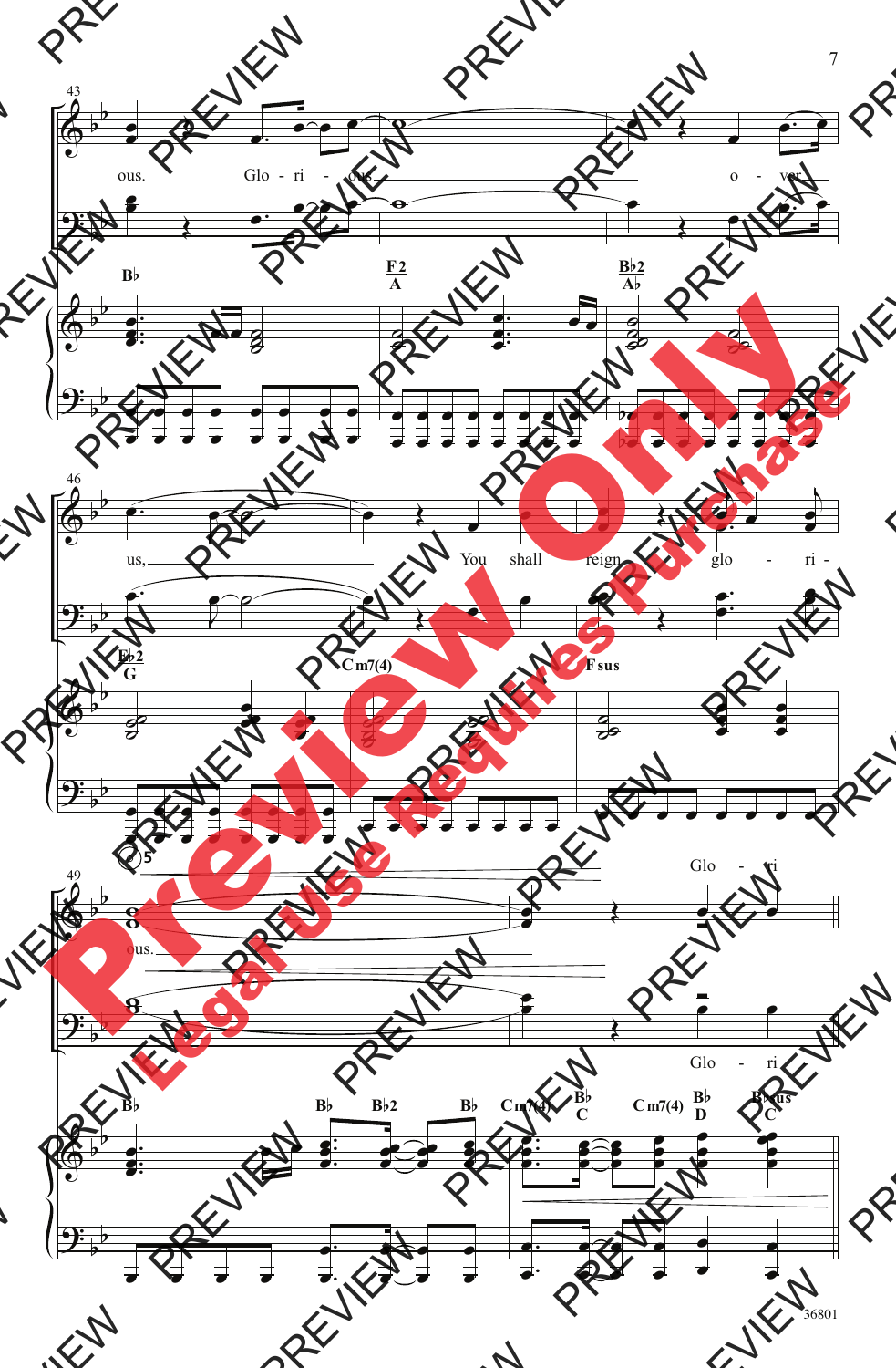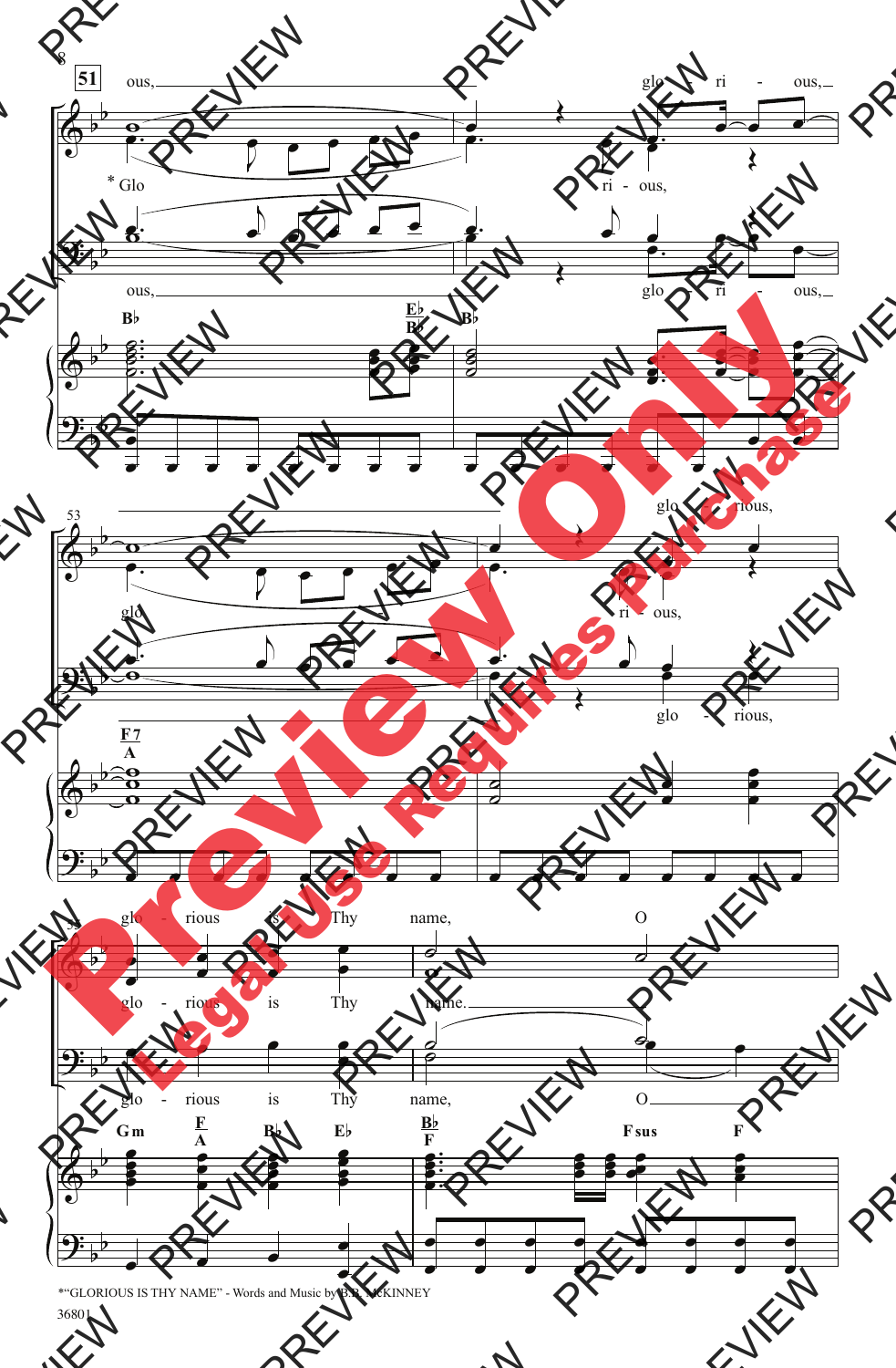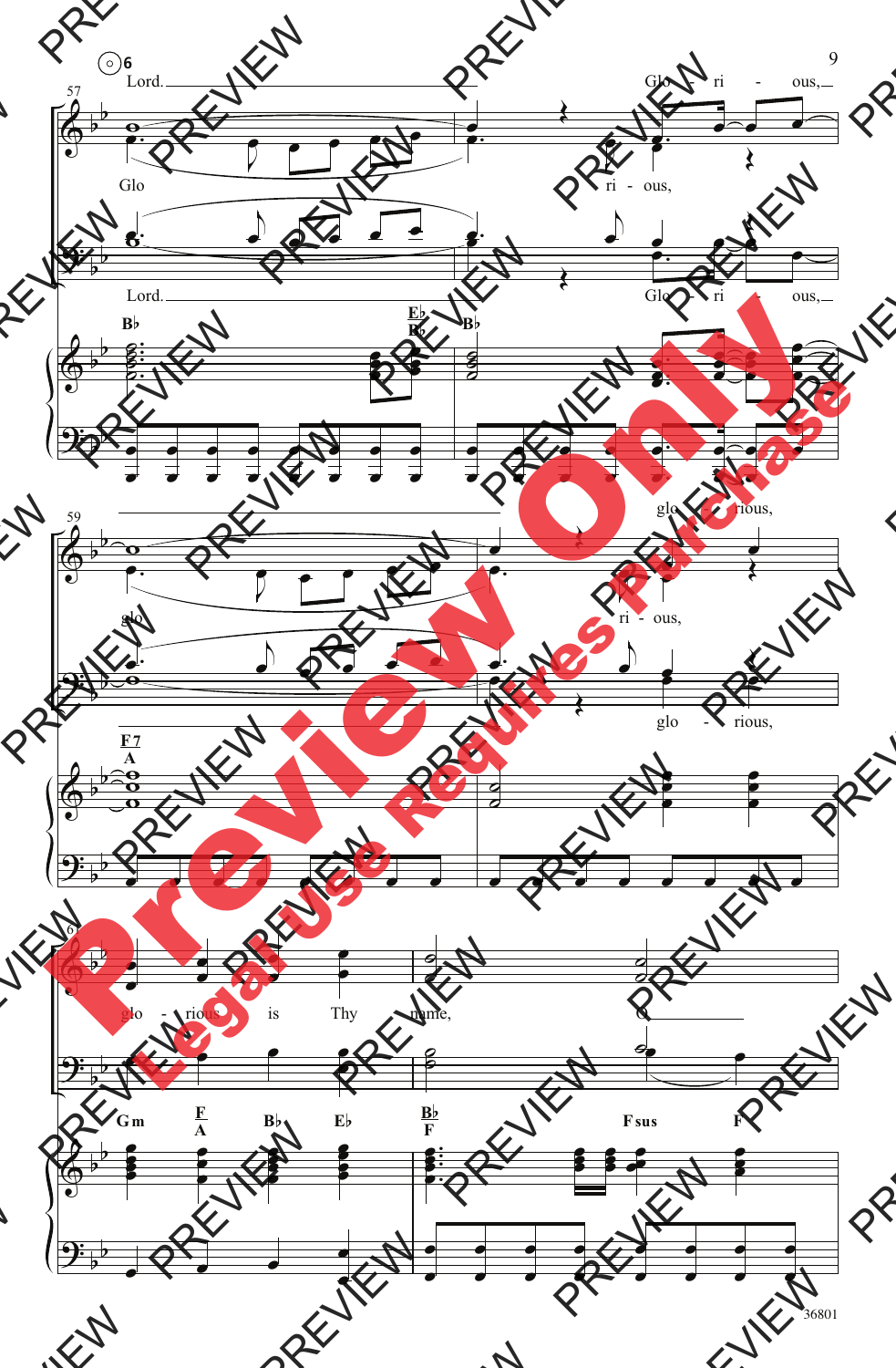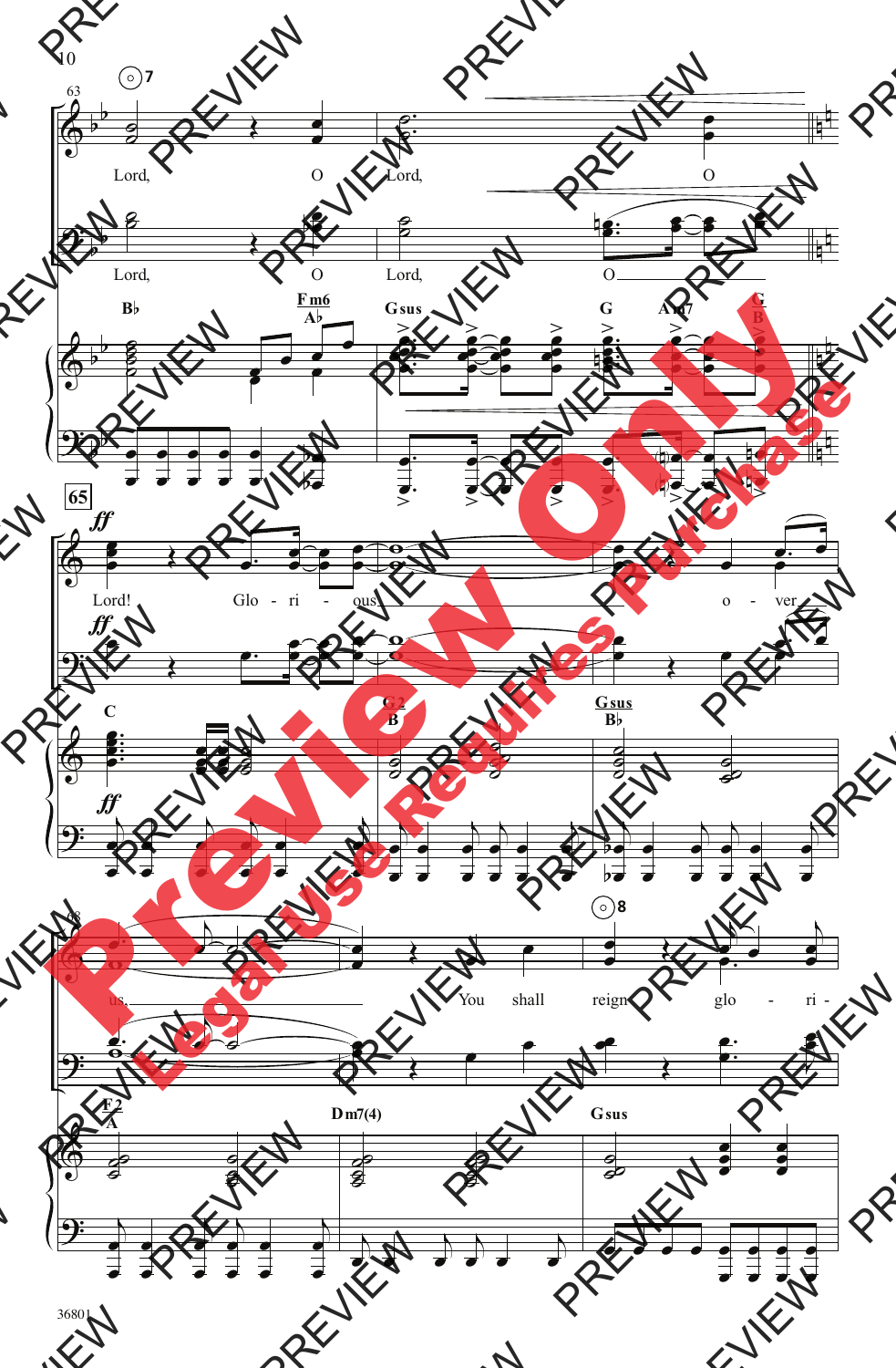